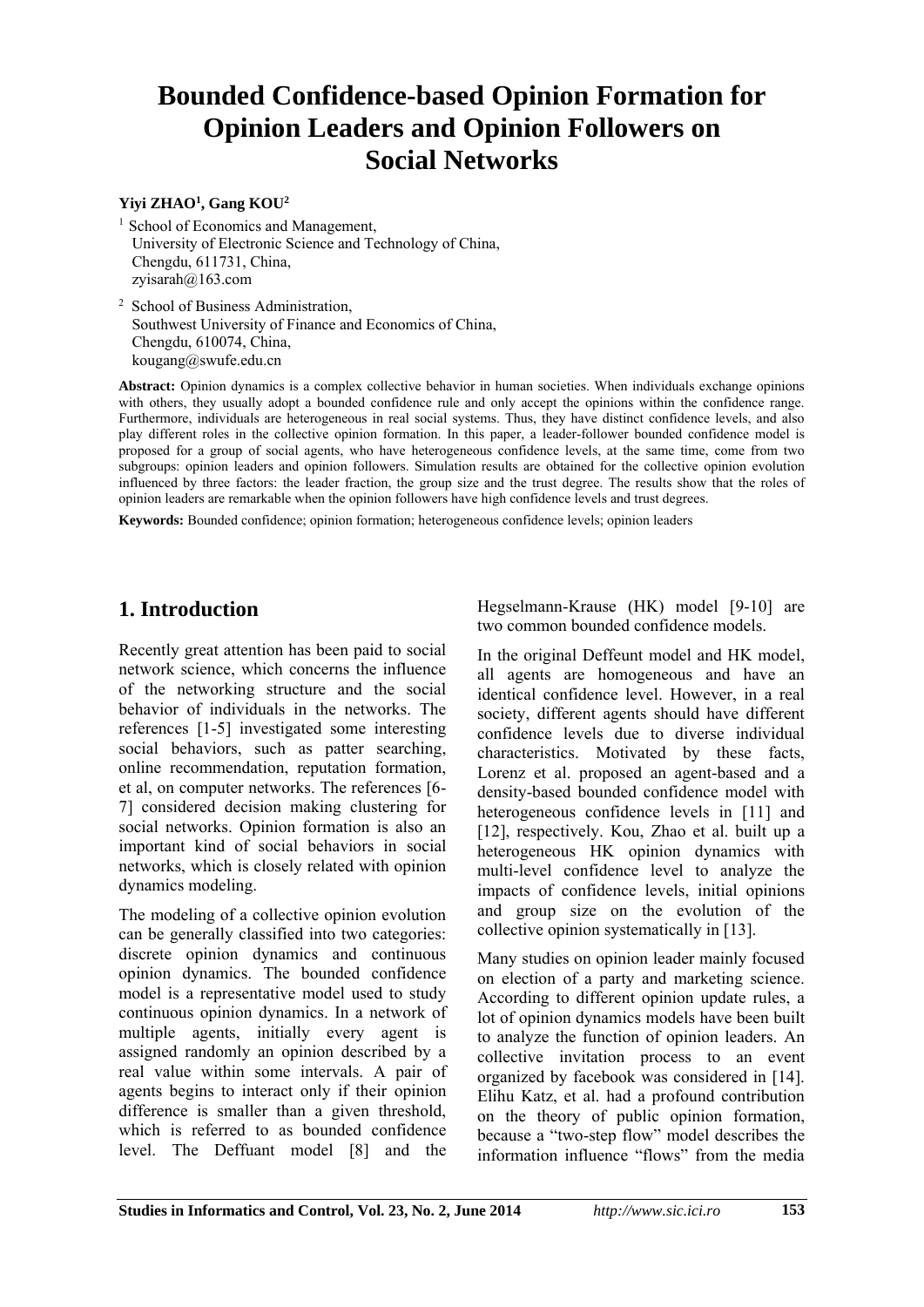through opinion leaders to their respective followers with various decision-making scenarios. In a two-step flow model, compared with the rest of the population, opinion leaders were found to be considerably more exposed to the formal media of communication [15-16]. Since then, the idea of opinion leaders, or "influentials" as they are also called in [17], had occupied a central place in the literatures of the marketing [18], diffusion of innovations [19], and communication research [20].

It is clear that most literatures indicate that opinion leaders play an important role in information propagation. In many cases, opinion leaders may transfer the information to the neighboring agents unconsciously. However, in some other cases, opinion leaders hope to guide the neighbors to an expected opinion for a purpose, such as panic buying or social harmony. In this paper, we consider the collective opinion formation through the bounded confidence communication among opinion followers and opinion leaders, who want to actively guide the neighboring agents to an expected opinion. Three main questions are left: can the guiding powers of the opinion leaders increase with the leader fraction in a fixed-size group, whether the group size has impact on the final opinion profile? And what is the influence of the opinion followers' trust degrees on the final opinion distribution? We will answer the three questions one by one.

In this paper, the evolution of the collective opinion will be investigated under the framework of heterogeneous HK opinion dynamics for a group of social agents. One important extension is made on the HK model: divide the social agents into two subgroups, opinion leaders and opinion followers. The impacts of the opinion leaders on the evolution of the collective opinion will be investigated deeply and some practical measures will be provided for some related public departments to guild the collective human behaviors.

The rest of this paper is organized as follows. A leader-follower opinion formation model with heterogeneous confidence levels is proposed based on a Hegselmann and Krause (HK) bounded confidence rule in Section 2. Section 3 presents some computer simulation results to study the impacts of opinion leaders on the opinion propagation with the proposed heterogeneous opinion dynamics. Section 4 concludes the paper.

# **2. Leader-follower Opinion Formation Model**

In a human community, the individual influence is diverse for the neighbors, which we also call opinion neighbors. Especially, when he is an expert or message promulgator in the opinion field, his opinion neighbors often accept his opinion credulously. Thus, the expert or the promulgator has a more significant influence than the ordinary in the opinion communication. For example, in the panic buying of iodine salt, people are more likely influenced by the announcements of the governmental medical institutions or the advice of some well-known medical experts. According to the characteristics of opinion leaders mentioned in Section 1, opinion leaders generally have their own expected opinions and often intend to persuade the neighbors to follow their opinions. Thus, a conscious guiding of opinion followers becomes the main task of the opinion leaders. Additionally, the opinion leaders are not influenced by the followers and just communicate with other leaders.

## Opinion leader subgroup



# Opinion follower subgroup

**Figure 1.** A social group with two subgroups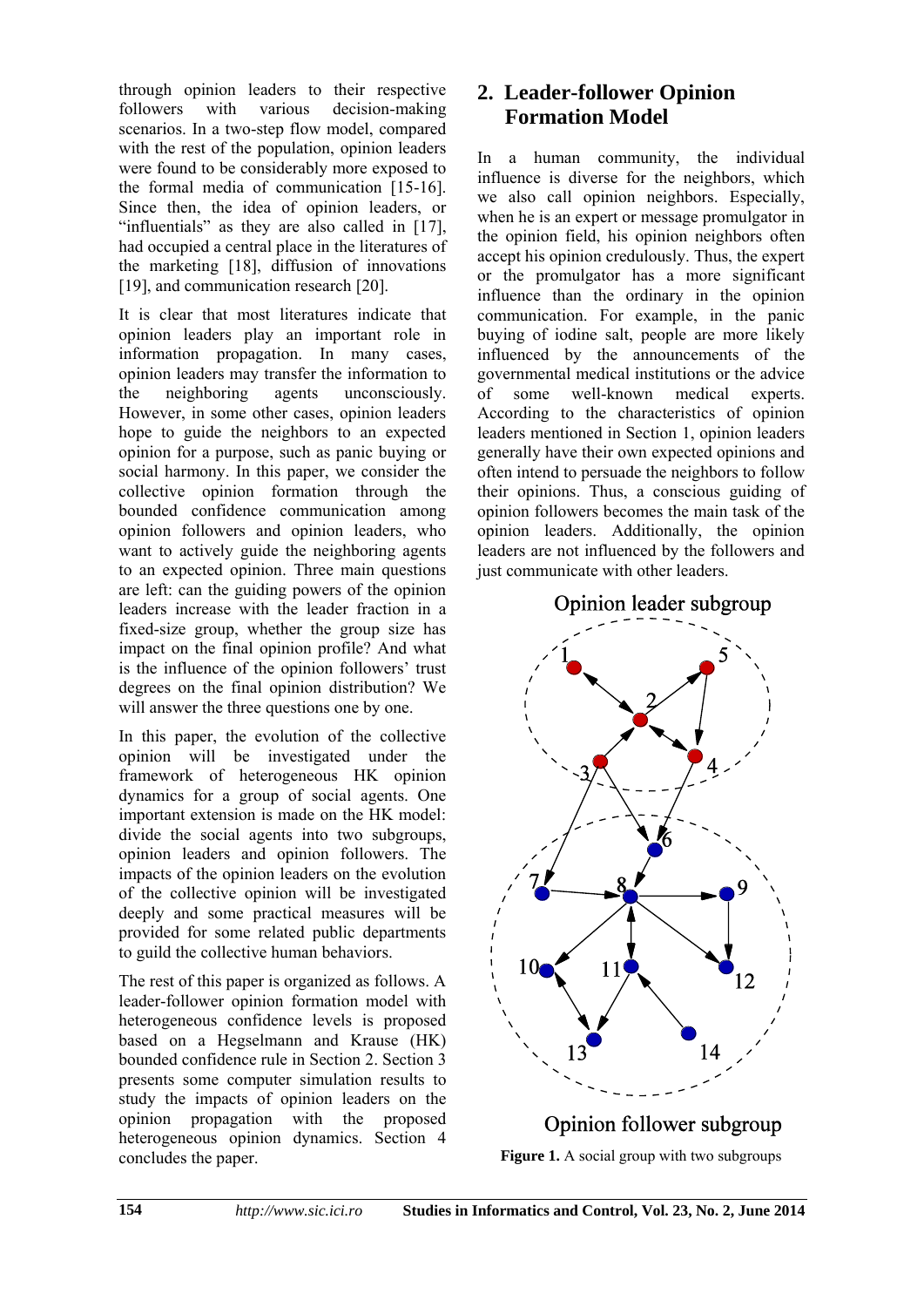Based on the above considerations, it is reasonable to divide the whole community into two subgroups: leader subgroup and follower subgroup (see Figure 1). In the social network illustrated in Figure 1, the red nodes 1, 2, 3, 4, 5 denote the opinion leaders and the blue nodes  $6, 7, \dots, 14$  denote the opinion followers. Since the confidence levels of all the agents are heterogeneous, the communication network formed by the 14 agents is a directed graph. Thus, even though the agent *j* is in the confidence range of the agent  $i$ , the agent  $i$  is not always the neighbor of agent *j* . For example, the pair of agents, 2 and 5, 5 and 4, 3 and 2, 6 and 8, 7 and 8, have unidirectional communication while the agents 1 and 2, 2 and 4, 8 and 11, 10 and 13 have interactive opinion exchange.

The first subgroup consists of opinion leaders, which have a confirmed purpose and are hardly influenced by opinion followers, so only communicate with the peers. The second subgroup is composed of opinion followers, which will take all opinions within the confidence range into consideration. Under such a group differentiation, the opinion leaders update the opinions within the leader subgroup by neglecting the interference of opinion followers. On the contrary, opinion followers assign a different weight on the opinions from the two subgroups in the opinion updating.

Consider a social network with *N* agents, where there are  $N_1$  opinion followers and  $N - N_1$  opinion leaders. The opinion of agent *i* is denoted by  $x_i(t)$  for  $i = 1, \dots, N$ , which is a variable in the opinion interval [0,1]. When  $x_i(t) = 1$ , agent *i* has a completely positive opinion to support the opinion object, which may be a rumor, a fact, or a political party, and so on. When  $x_i(t) = 0$ , agent *i* holds a negative opinion to oppose the opinion object.

The opinion update law of opinion follower *i* is described as follows.

$$
x_i(t+1) = (1 - \alpha_i) \frac{1}{N_i^s(t)} \sum_{j=1}^N a_{ij}(t) x_j(t)
$$
  
+ 
$$
\alpha_i \frac{1}{N_i^L(t)} \sum_{j=N_1+1}^N a_{ij}(t) x_j(t)
$$
 (1)

where  $i = 1, \dots, N_1, j = 1, \dots, N,$ weights  $a_{ij}(t) = 1$  if agent *j* is the opinion neighbor of agent *i*, i.e.,  $||x_i(t) - x_j(t)| \le \varepsilon_i$ , otherwise  $a_{ij}(t) = 0$ . The two sums  $N_i^s(t) = \sum_{i=1}^{N_i} a_{ij}$  $f(t) = \sum_{j=1}^{N_1} a_{ij}(t)$  $a_i^S(t) = \sum a_{ij}$ *j*  $N_i^s(t) = \sum_{j=1}^{N_i} a_{ij}(t)$  and  $a_i^L(t) = \sum_{j=N_1+1}^{N} a_{ij}(t)$  $N_i^L(t) = \sum_{i=N_1+1} a_{ij}(t)$  $=\sum_{i=1}^{N} a_{ij}(t)$  denotes, respectively, the number of opinion neighbors in the follower fraction and the leader fraction. The parameter  $0 \leq \alpha_i \leq 1$  denotes the trust degree of agent *i* on the leader fraction. Generally, if an opinion follower has more trust of the opinion leaders, he will have a lower trust of the peers.

Therefore, it is proper to weight the two average opinions 
$$
\frac{1}{N_i^s(t)} \sum_{j=1}^{N_i} a_{ij}(t) x_j(t)
$$
 and

 $1 + 1$  $\frac{1}{L(t)} \sum_{j=N_1+1}^{N} a_{ij}(t) x_j(t)$  $\sum_{i}^{L}(t)$   $\sum_{j=N_1+1}^{N_1} a_{ij}^{i} (t) x_j$  $\frac{1}{N_i^L(t)} \sum_{i=N_i+1}^{N} a_{ij}(t) x_j(t)$  with the two coefficients

 $1-\alpha_i$  and  $\alpha_i$ , respectively.

average

Here, the opinions of the leaders are influenced by two important factors: the peers and the expected opinion object. To this end, the opinion update law of the opinion leader *i* is given by

$$
x_i(t+1) = \left(1 - w_g\right) \frac{1}{N_i^L(t)} \sum_{j=N_i+1}^{N} a_{ij}(t) x_j(t) + w_g d \tag{2}
$$

where  $i, j = N_1 + 1, \dots, N$ ,  $a_{ij}(t) = 1$  if  $||x_i(t) - x_j(t)| \le \varepsilon_i$ , otherwise,  $a_{ij}(t) = 0$ . The sum  $n + 1$  $a_i^L(t) = \sum_{j=N_1+1}^{N} a_{ij}(t)$  $N_i^L(t) = \sum_{i=N_1+1} a_{ij}(t)$  $= \sum$ 

denotes the number of neighbors in the opinion leader subgroup, the constant  $0 \le d \le 1$  denotes the expected opinion value by opinion leaders,  $w_{g}$  denotes the influence weight of the expected

opinion value on the opinion leaders.

### **3. Simulation Results**

In this section, simulation studies are given to the proposed leader-follower opinion formation model (1) - (2). We mainly investigate the roles of opinion leaders in the collective opinion dynamics from the following three aspects: the leader fraction, the size of social network and the trust degree on opinion leaders.

In the subsequent experiments, the initial opinion of each agent obeys a uniform distribution between 0 and1. The heterogeneous confidence levels  $\varepsilon_i^s$  of the opinion followers are uniformally distributed in [0,1]. The confidence levels of the opinion leaders  $\varepsilon_i^L$  are taken as 0.25. The expected goal opinion for the opinion leaders is  $d=1$ . The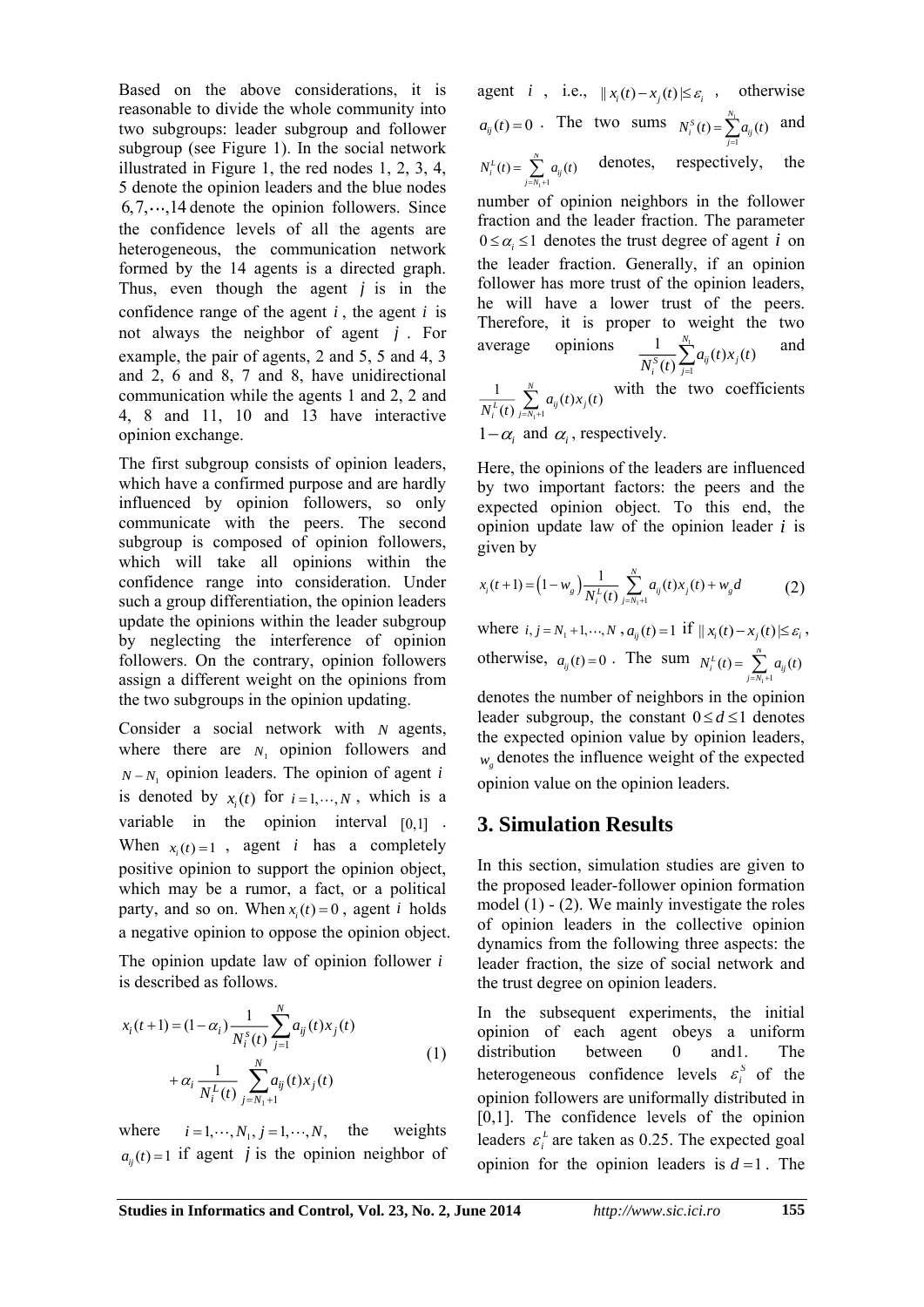influence weight of the expected goal value on the opinion leaders is  $w_g = 0.5$ . Each experiment runs 1000 times Monte Caro simulations and 1000 time steps.

#### **The influence of the leader fraction**

The size of the considered social network is selected as  $N = 200$ , including two subgroups, opinion leaders and opinion followers. For the opinion formation model (1) and (2), the trust degrees of followers i on the opinion leaders are  $\alpha_i = 0.5$ . In order to investigate the influence of the leader fraction on the collective opinion formation, we start the computer experiment by changing the leader fraction from 0 to 99% (see Table 1). In each experiment, the initial opinions are randomly produced and then keep invariant in the 1000 Monte Carlo runs.

**Table 1.** The relationship between the opinion leader fraction and the number of the opinion followers close to the expected opinion 1

| The opinion<br>leader<br>fraction P <sub>L</sub> | The number<br>$N_1$ of opinion<br>followers | The number Ns of<br>opinion followers<br>close to 1 | N <sub>S</sub> /N <sub>1</sub> |
|--------------------------------------------------|---------------------------------------------|-----------------------------------------------------|--------------------------------|
| 0                                                | 200                                         | 6                                                   | 0.0300                         |
| 0.005                                            | 199                                         | 102                                                 | 0.5126                         |
| 0.01                                             | 198                                         | 104                                                 | 0.5253                         |
| 0.05                                             | 190                                         | 154                                                 | 0.8105                         |
| 0.1                                              | 180                                         | 121                                                 | 0.6722                         |
| 0.2                                              | 160                                         | 98                                                  | 0.6125                         |
| 0.3                                              | 140                                         | 114                                                 | 0.8143                         |
| 0.4                                              | 120                                         | 69                                                  | 0.5750                         |
| 0.5                                              | 100                                         | 50                                                  | 0.5000                         |
| 0.6                                              | 80                                          | 48                                                  | 0.6000                         |
| 0.7                                              | 60                                          | 52                                                  | 0.8667                         |
| 0.8                                              | 40                                          | 35                                                  | 0.8750                         |
| 0.9                                              | 20                                          | 8                                                   | 0.4000                         |
| 0.99                                             | $\overline{2}$                              | $\overline{c}$                                      | 1.0000                         |

Intuitively, one may conclude that the guiding powers of the opinion leaders increase with the fraction of the opinion leaders in a fixed-size group. However, the computer simulation gives a surprising result. As shown in Table 1, when the leader fraction changes from 0 to 0.5%, the number of the opinion follower close to the leaders increases sharply from 6 to 102, which means that only one leader can guide over a half of the group to the expected opinion and the role of the leader is very strong. As the fraction of the opinion leaders increases to 5%, the influenced fraction of the opinion followers is increasing. However, the guiding powers of the opinion leaders begin to fluctuate while the leader fraction is bigger than 5%. Even if the leader fraction exceeds 90%, it is unable to realize the opinion consensus of the whole social network. Figure 2 gives an illustration of the evolution of the collective opinions with different leader fractions. The global opinion consensus is reached only when there are just two opinion followers in the social network (see Figure 2(b)). As shown in Figure 2, the opinion leaders can finally approach to the expected opinion value even if its initial opinions are apart away from the goal value 1, and can guide some followers to the expected opinion value.

In Figure 3(a), when there are no opinion leaders, the final opinions of over 70% agents lie in the middle of the opinion interval. Once opinion leaders exist in the group, the largest opinion cluster near the opinion 0.5 is split into two opposite opinion clusters, as shown in Figure 3(b). There are always some opinion followers who have opinions near 0, which may be caused by the fact that some very stubborn opinion followers persist in their opinions and are not affected by the other individuals.

When all the opinion followers have the same confidence levels, will the guiding powers of the opinion leader increase with the leader fraction? In order to answer the question, we



**Figure 2.** The evolution of the collective opinions with different leader fractions. The red and blue lines represent, respectively, the opinions of the leaders and followers. (a)  $P_L = 0.01$  (b)  $P_L = 0.99$ .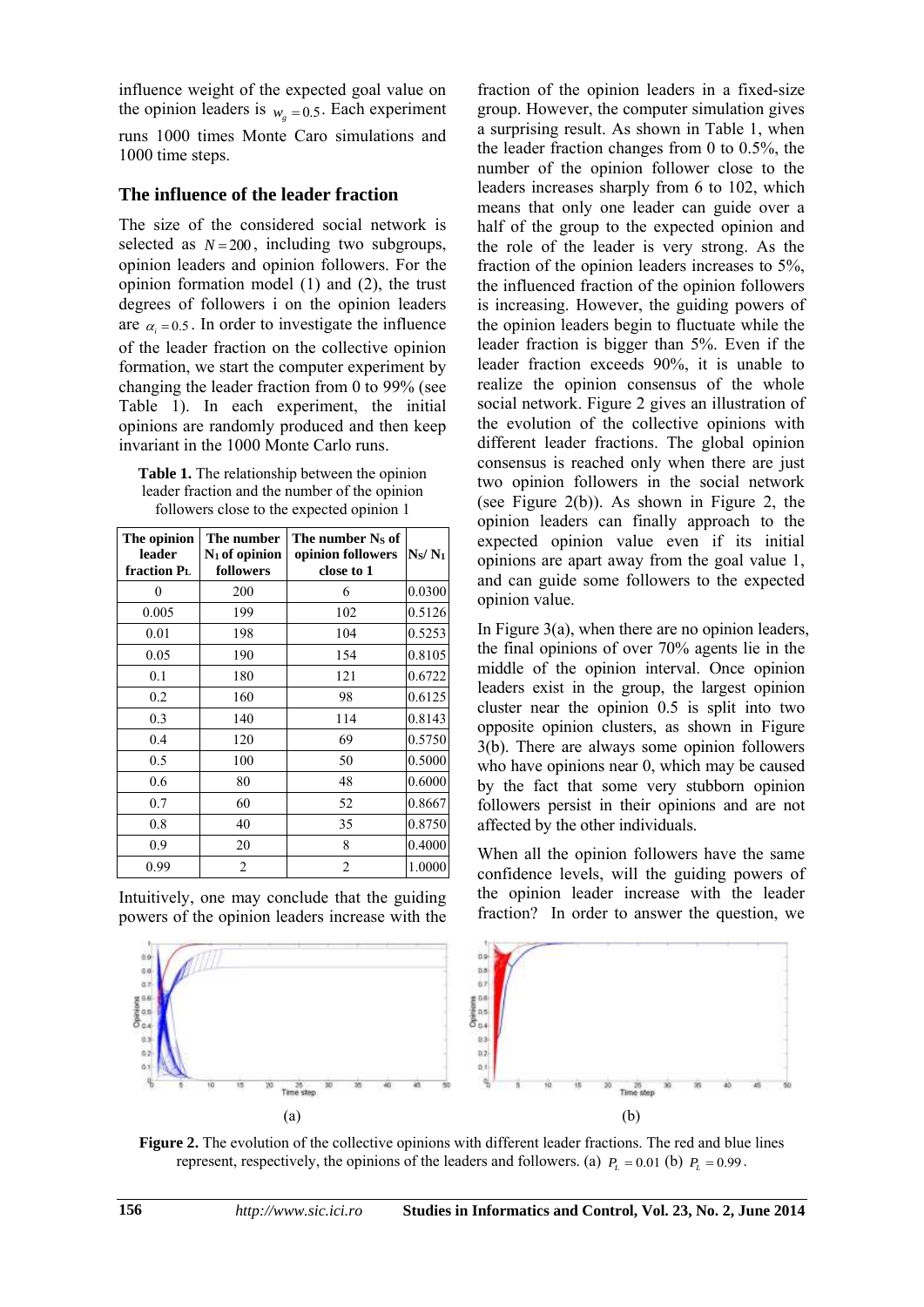

**Figure 3.** The collective opinion distribution of the opinion followers with different leader fractions. The green and blue bars represent, respectively, the initial and final opinion distribution. (a)  $P_L = 0$  (b)  $P_L = 0.005$ .

do the following simulation experiments based on the model (1) and (2). In each experiment, the leader fraction is fixed and the homogeneous confidence levels are changed

from 0.01 until the collective opinions reach consensus steadily. The initial opinions are randomly produced and then keep invariant in the 1000 Monte Carlo runs.

When the confidence levels of the opinion followers are homogeneous, Table 2 shows that the influenced fraction of the opinion followers does not basically increase with the leader fraction. When the confidence levels of the

followers are less than 0.04, the guiding powers of the leaders are very weak. In the original HK model, there are no opinion leaders; the final opinion distribution is determined by the confidence levels of the opinion followers [2-3]. The fragmentation phenomenon gradually disappears as the confidence levels of agents increase. Especially, when the confidence levels are 0.23, consensus is reached for the opinion followers**.** However, once the social network has opinion leaders, even if the leader proportion is just 0.5%, namely only one opinion leader in the 200 individuals, a great change happens in the collective opinion

**Table 2.** The relationship between the leader fraction and the influenced fraction of the followers by the leaders with different confidence levels

| $\sum_{i=1}^{s}$<br>$P_{\scriptscriptstyle L}$ | $0.01\,$ | 0.04  | 0.05            | 0.06         | 0.1 | 0.2 | 0.22                                                                                   | 0.3 | 0.35 | 0.37 | 0.38 | 0.39 | 0.4 | 0.45 | 0.5 | 0.52 |
|------------------------------------------------|----------|-------|-----------------|--------------|-----|-----|----------------------------------------------------------------------------------------|-----|------|------|------|------|-----|------|-----|------|
| $\bf{0}$                                       | 0        |       |                 | 0            |     |     | 0                                                                                      |     |      | 0    | 0    |      |     |      |     |      |
| 0.005                                          | 0        |       | 0               | $\mathbf{0}$ |     | 0   | $[0.060 \; 0.482 \; 0.663 \; 0.754 \; 0.769 \; 0.829 \; 0.829 \; 0.905 \; 0.954 \; 1]$ |     |      |      |      |      |     |      |     |      |
| 0.01                                           | 0        |       |                 | 0            |     |     | $[0.051 \; 0.480 \; 0.657 \; 0.778 \; 0.843 \; 0.904 \; 0.924 \; 0.990 \; 1]$          |     |      |      |      |      |     |      |     |      |
| 0.05                                           | 0        |       | 0               |              |     |     | $0.090$ $0.132$ $0.347$ $0.421$ $0.568$ $0.826$ $0.990$ 1                              |     |      |      |      |      |     |      |     |      |
| 0.1                                            | 0        | 0.061 |                 |              |     |     | $[0.083 \; 0.106 \; 0.161 \; 0.394 \; 0.467 \; 0.572 \; 0.744 \; 0.978 \; 1]$          |     |      |      |      |      |     |      |     |      |
| 0.2                                            | 0        |       |                 |              |     |     | $0.075$ $0.063$ $0.100$ $0.175$ $0.419$ $0.450$ $0.569$ $0.819$ $0.981$  1             |     |      |      |      |      |     |      |     |      |
| 0.3                                            | 0        |       |                 |              |     |     | $[0.071 \; 0.100 \; 0.214 \; 0.414 \; 0.443 \; 0.557 \; 0.771 \; 0.986 \; 1]$          |     |      |      |      |      |     |      |     |      |
| 0.4                                            | 0        |       |                 |              |     |     | $0.100$ $0.108$ $0.175$ $0.408$ $0.425$ $0.558$ $0.767$ $0.967$ 11                     |     |      |      |      |      |     |      |     |      |
| 0.5                                            | 0        |       |                 |              |     |     | $0.080$ $0.080$ $0.190$ $0.430$ $0.460$ $0.570$ $0.730$ $0.910$ 1                      |     |      |      |      |      |     |      |     |      |
| 0.6                                            | 0        | 0.075 | $0.075 \; 0$    |              |     |     | $[0.186 \ \ 0.438 \ \ 0.463 \ \ 0.563 \ \ 0.738 \ \ 0.925 \ \ 1]$                      |     |      |      |      |      |     |      |     |      |
| 0.7                                            | 0        |       |                 |              |     |     | 0.083 0.083 0.133 0.217 0.417 0.417 0.517 0.617 0.900 0.983 1                          |     |      |      |      |      |     |      |     |      |
| 0.8                                            | 0        |       | $0.075$ 0.075 0 |              |     |     | $0.250$ $0.475$ $0.525$ $0.550$ $0.650$ $0.975$  1                                     |     |      |      |      |      |     |      |     |      |
| 0.9                                            | 0        |       |                 |              |     |     | 0.100 0.100 0.150 0.250 0.450 0.450 0.450 0.600 0.600 0.950 1                          |     |      |      |      |      |     |      |     |      |
| 0.99                                           | 0        | 0     |                 |              |     |     | $[0.500 \; 0.500 \; 0.500 \; 0.500 \; 0.500 \; 0.500 \; 0.500 \; 0.500 \; 0.500 \; 1]$ |     |      |      |      |      |     |      |     |      |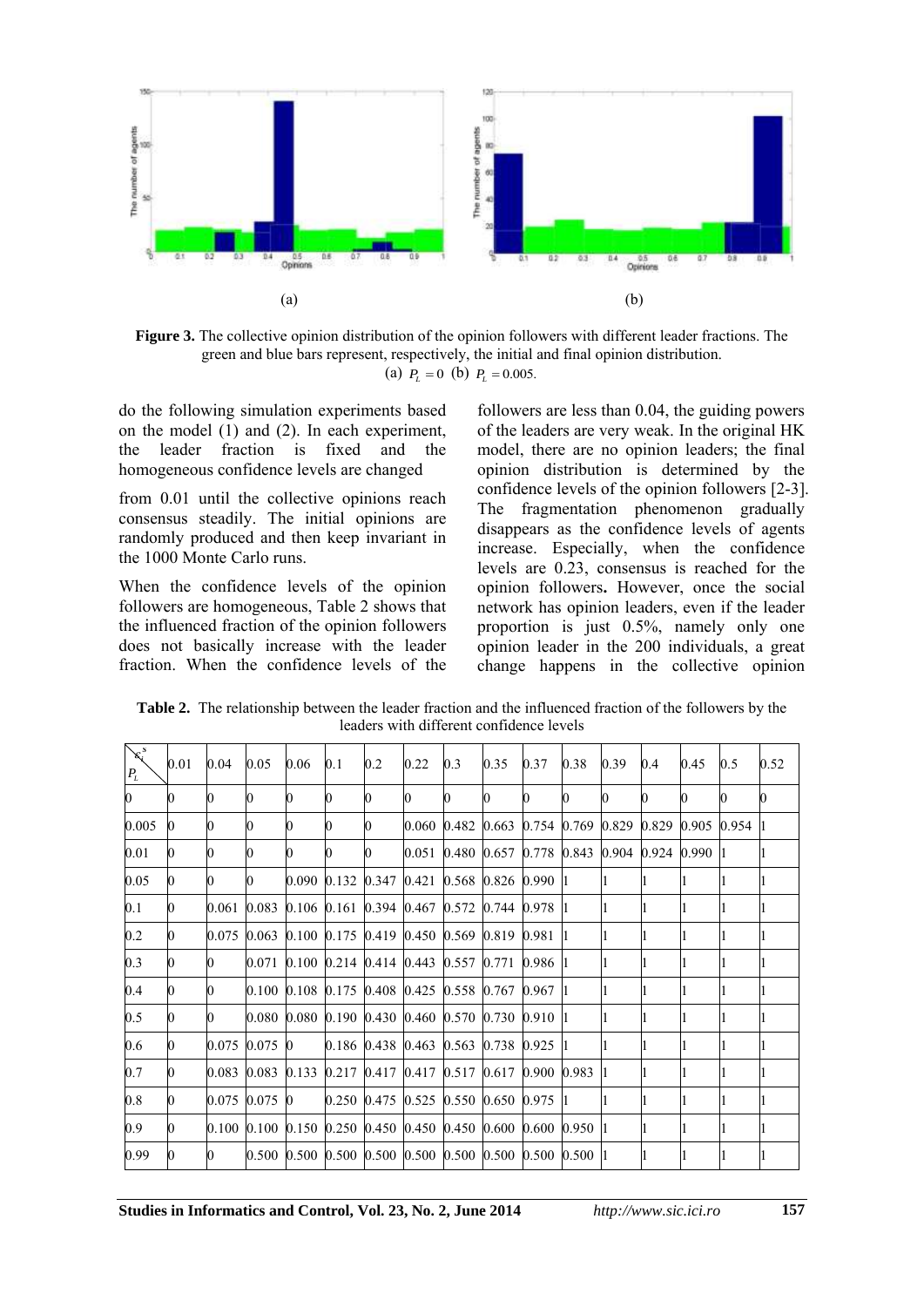

**Figure 4.** The evolution of the collective opinions with opinion leaders. The red and blue lines represent, respectively, the opinions of the leaders and followers. (a)  $P_L = 0.005$ ,  $\varepsilon_i^S = 0.01$  (b)  $P_L = 0.9$   $\varepsilon_i^S = 0.03$ .

evolution. When the confidence levels of the opinion followers are small, for example,  $i<sup>s</sup> = 0.01$  $\varepsilon$ <sup>S</sup> = 0.01, the leaders can hardly guide the followers to the expected opinion and most of the followers even tend to approach to the opinion 0 (see Figure 4 (a)).

Table 2 and Figure 4 show that, when the confidence levels are fixed and the leader fraction is changing, the guiding powers of the opinion leaders do not have a steady increase and basically fluctuate within a bounded range; when the leader fraction is fixed and the confidence levels are changing, the guiding powers of the opinion leaders increase with the confidence levels. Particularly, as the confidence levels are bigger than 0.38, the leaders can guide the followers to a consensus in high probability. Thus, the confidence levels have more significant influence than the leader fraction on the final distribution of the collective opinions.

Figures 5 and 6 demonstrate the evolution of the collective opinions as the leader fraction is  $P_L$  = 5% .When the confidence levels of the opinion followers increase from 0.06 to 0.35, figure 5 shows that the number of the opinion followers closing the opinion 1 have a substantial rise. Figure 6 shows that, as the confidence levels are no less than 0.38, the fraction of the influenced opinion followers converges to 1 and thus all the followers approach to the expected opinion under the guidance of the leaders.

The simulations results above further show that the guiding powers of the leaders are constrained. In fact, according to the bounded confidence rule, agents only communicate with the agents who have similar opinions with theirs. Thus, if the followers have low confidence levels, the leaders may be more likely regarded as strangers and their opinions are neglected by the followers. Therefore, the guiding powers of the leaders cannot be exerted to the opinion followers. As the confidence levels of the opinion followers increase, the leaders can be the neighbors of the followers and thus influence the opinion update of the followers through the interactions with the trust degrees. Therefore, the guiding powers of the



**Figure 5.** The opinion distribution with the leader fraction  $P<sub>L</sub> = 0.05$ . The green and blue bars represent, respectively, the initial and final opinion distribution of the opinion followers. (a)  $\varepsilon_s^s = 0.06$  (b)  $\varepsilon_s^s = 0.35$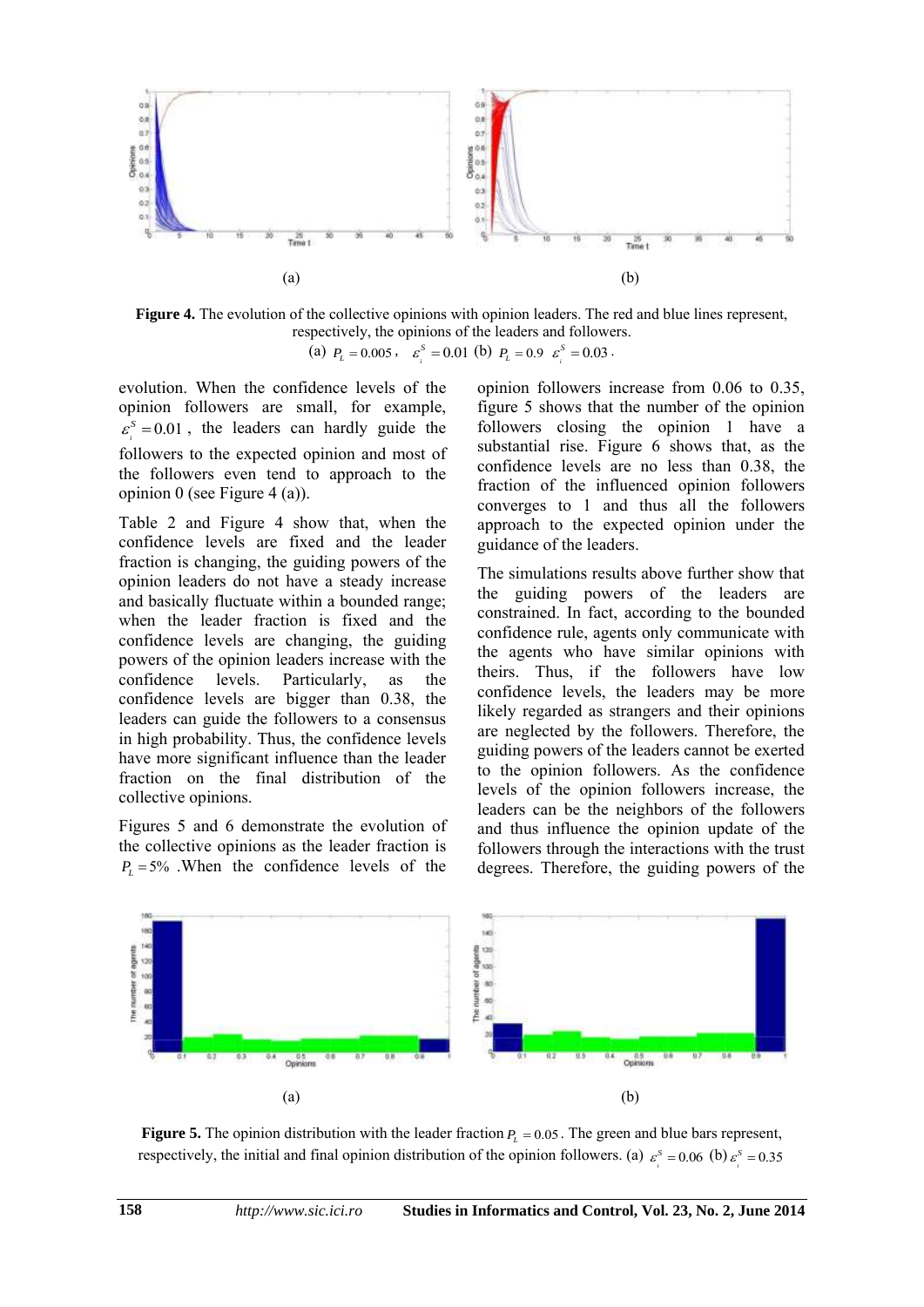leaders are mainly constrained by the confidence levels of the opinion followers. In addition, since individuals in the real world are generally heterogeneous, thus, the opinion leaders, no matter how large the number of the leaders is, are difficult to guide all the opinion followers to the expected opinion.



**Figure 6.** The relationship between the influenced fraction and the confidence levels of the followers

#### **The influence of the group size**

The studies by using homogeneous DW model and HK model show that the group size only influence the convergence time of the collective opinion evolution. Then a question comes: can the group size influence the final distribution of the collective opinions when opinion leaders are involved?

The simulation results in Section 3.1 indicates that when the leader fraction is not less than 5%, the final distribution of the collective approaches to a stable pattern. Thus, the leader fraction is taken 5% in this subsection. The trust degrees of the opinion followers are  $\alpha_i = 0.5$ .

When the group size N increases from 100 to 5000, the influenced fraction, i.e., the number of the opinion followers close to 1 over the number of the opinion followers, does not increase or decrease monotonously. In fact, as illustrated in Figure 7, the influenced fraction is fluctuating around 60% after the group size is bigger than 1500.



**Figure 7.** The relationship between the influenced fraction of the opinion followers and the group size

On the other hand, from Figure 8, one can see that the final opinion distribution is basically same in the two cases:  $N=100$  and  $N=5000$ . The collective opinions are fragmental and have three final clusters. The first is near the opinion 1, the second and the third locate at the opinion interval [0.8,0.9] and [0,0.1]. Moreover, the size of the first cluster is the biggest while the second is the smallest.

Both the Figures 7 and 8 show that, as the group size increases, even though the number of the opinion leaders is growing, the guiding powers of the leaders seem somewhat limited.

#### **The influence of the trust degree**

It is well known that the confidence levels of the social agents determine how many neighbors one agent can have and thus play a significant role in the final pattern of the collective opinions. However, the confidence levels cannot reflect the interaction strength between one agent and its neighbor. In many real cases, the trust degrees of agents on



**Figure 8.** The opinion distribution with the leader fraction  $P<sub>L</sub> = 0.05$ . The green and blue bars represent, respectively, the initial and final opinion distribution of the opinion followers. (a)  $N = 100$ ;(b)  $N = 5000$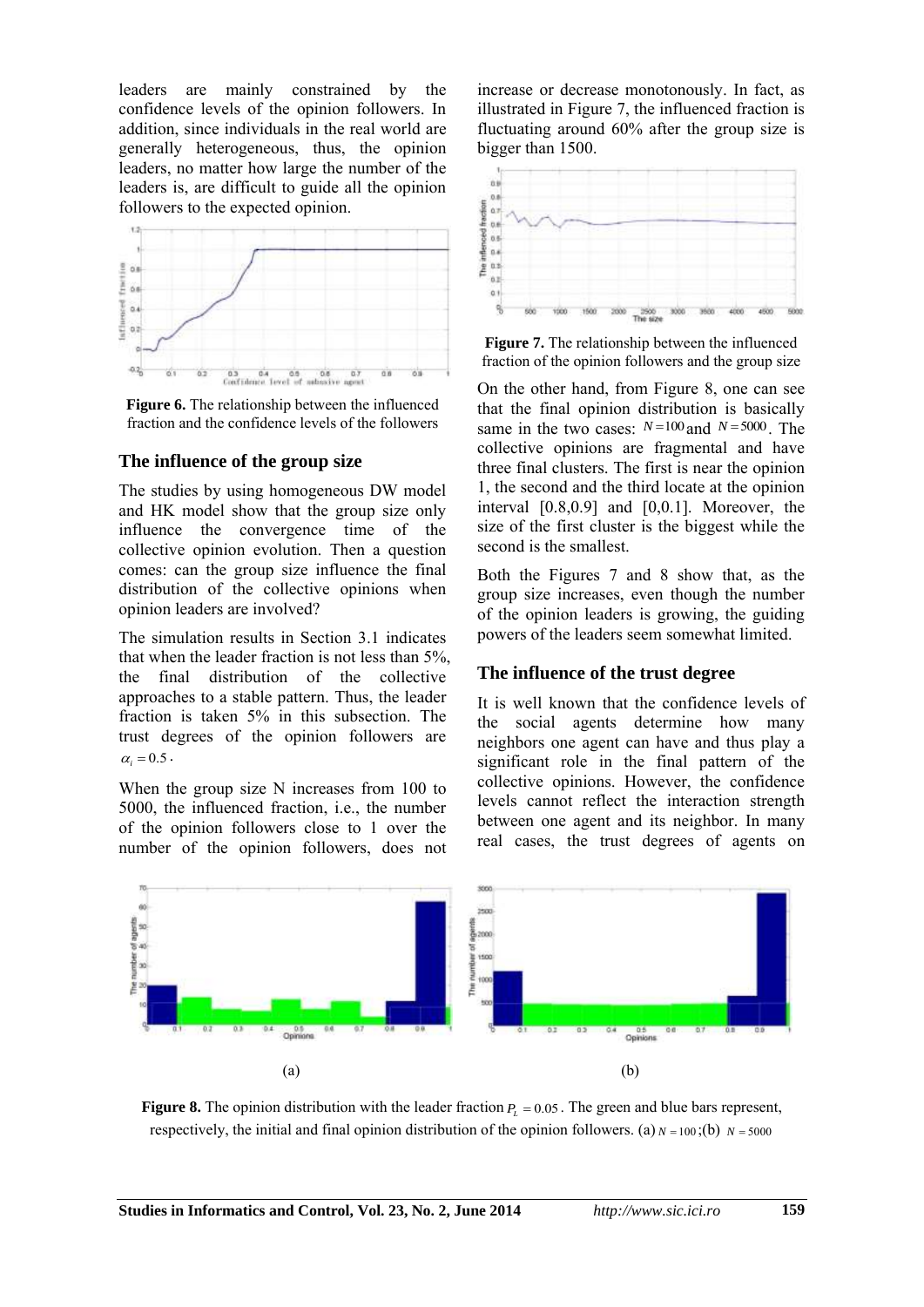different neighbors are not identical. Generally, agents have a bigger trust degree on those special agents, who have high social state, professional knowledge, or intimacy. Then, we may ask one question: if the trust degrees of the opinion followers on the leaders are higher, is the guiding power of the leaders stronger? Some computer simulations are undertaken, based on the leader-follower model (1) - (2), to analyze the influence of the trust degrees of the opinion followers on the evolution of the collective opinions.

The group size is still taken as  $N=200$  and the leader fraction is fixed as 5%. The Table 3 indicates that, as the trust degrees increase from 0 to 0.3. In fact, when the trust degrees of the opinion followers are small, the followers often have a skeptical attitude on the opinions of the leaders, and at the same time, are inclined to communicate with the peers. However, when the trust degrees increase from 0.3 to 0.4, the guiding powers of the leaders have a sharp increase and the influenced number of the opinion followers exceeds quickly the half of the whole follower subgroup. When the trust degrees increase from 0.4 to 0.8, the guiding powers of the leaders keep a stable increase. However, when the trust degrees are bigger

than 0.8, the influenced fraction of the opinion followers gradually approaches to 0.8053. Even the trust degrees equal 1, the leaders cannot influence the followers any longer.

**Table 3.** The relationship between the trust degrees and the influenced fraction of the opinion followers

| The trust<br>degree $\alpha_i$ | The number<br>$N_1$ of the<br>opinion<br>followers | The number Ns<br>of opinion<br>followers close<br>$\frac{1}{2}$ | $N_S/N_1$  |
|--------------------------------|----------------------------------------------------|-----------------------------------------------------------------|------------|
| 0                              | 190                                                | 0                                                               | 0          |
| 0.1                            | 190                                                | 0                                                               | 0          |
| 0.2                            | 190                                                | 3                                                               | 0.0158     |
| 0.3                            | 190                                                | 3                                                               | 0.0158     |
| 0.4                            | 190                                                | 97                                                              | 0.5105     |
| 0.5                            | 190                                                | 116                                                             | 0.6105     |
| 0.6                            | 190                                                | 148                                                             | 0.7789     |
| 0.7                            | 190                                                | 150                                                             | 0.7895     |
| 0.8                            | 190                                                | 152                                                             | ${0.8000}$ |
| 0.9                            | 190                                                | 152                                                             | 0.8000     |
| 0.99                           | 190                                                | 153                                                             | 0.8053     |
|                                | 190                                                | 153                                                             | 0.8053     |

Figure 9 shows that the final opinion distributions of the opinion followers have distinct differences as the trust degrees change. From Figures 9(a) and (b), when the opinion followers do not believe in or have very low trust with the leaders, most of the opinions of



**Figure 9.** The relationship between the trust degrees  $\alpha_i$  and the final distribution of the opinion followers. The green bars and the blue bars, respectively, denote the initial distribution and the final distribution of the opinion followers. (a)  $\alpha_i = 0$  (b)  $\alpha_i = 0.1$  (c)  $\alpha_i = 0.4$  (d)  $\alpha_i = 1$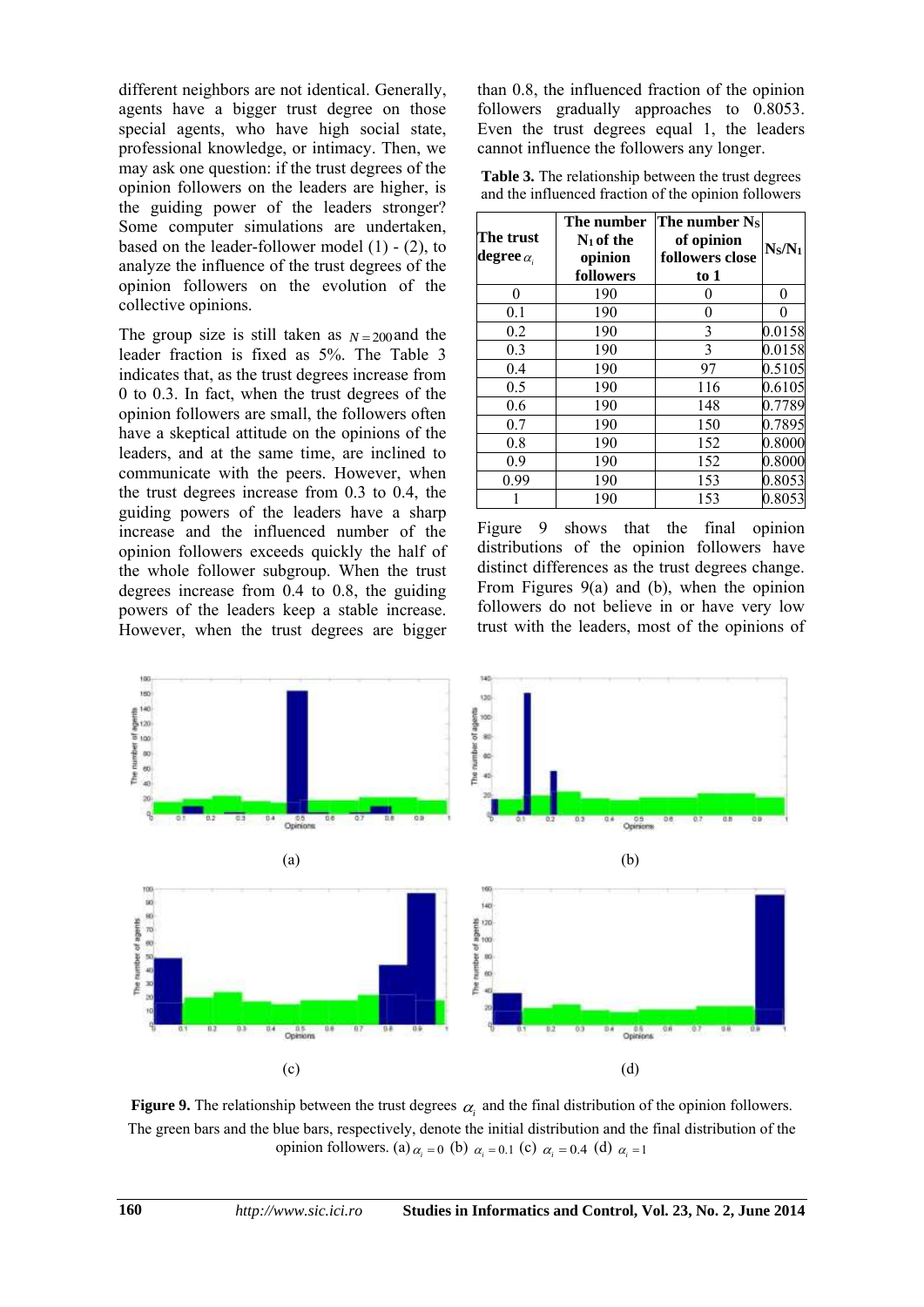the followers locate far away from the expected opinion 1. Once the trust degrees are taken as 0.4, 0.7 and 1, respectively, most of the opinion followers have final opinions close to the expected opinion 1 (see Figures 9(c) and (d)).

The relationship between the trust degrees and the evolution of the collective opinion gives a good explanation that the leaders cannot exert effective influence on the opinion followers in a society with low trust. In order to guide the opinion followers powerfully, a preliminary condition for the opinion leaders is to get enough confidence from the opinion leaders. However, when there are some extremists, who have low trust on the leaders and opinions round 0, in the group, the leaders can hardly guide all the opinion followers to an opinion consensus.

# **4. Conclusion**

In this paper, a leader-follower model has been built to investigate the evolution of the collective opinions of a group of social agents, who have heterogeneous bounded confidence levels. Firstly, when the group size is fixed, the simulation results have shown that, as the confidence levels of the followers increase to a certain threshold, the followers are influenced strongly by the opinion leaders. Secondly, regardless of the group size, the influenced fraction of the opinion followers converges to a bounded range. Finally, smaller trust degrees of the opinion followers will restrain the guiding powers of the opinion leaders. In summary, the simulation results have indicated that the guiding powers of the opinion leaders in a social group are constrained with low confidence levels and trust degrees.

# **Acknowledgements**

This research has been partially supported by grants from the National Natural Science Foundation of China (#71222108), the Fundamental Research Funds for the Central Universities, the Research Fund for the Doctoral Program of Higher Education (#20120185110031) and Program for New Century Excellent Talents in University (NCET-10-0293).

## **REFERENCES**

- 1. JUNG, H., S. PARK, **Pattern Searching in a Social Network,** Studies in Informatics and Control, vol. 19, no. 2, 2010, pp. 125-134.
- 2. BANCIU, D, A. G. PITIC, D. VOLOVICI, A. C. MITEA, **Using Social Networking Software to Promote Digital Libraries**, Studies in Informatics and Control, vol. 21, no. 2, 2012, pp. 221-226.
- 3. LAMANAUSKAS, V., V. SLEKIENE, A. BALOG, C. PRIBEANU, **Exploring the Usefulness of Social Networking Websites: a Multidimensional Model,** Studies in Informatics and Control, vol. 22, no. 2, 2013, pp. 175-184.
- 4. ALBOAIE L., M. F. VAIDA, **Trust and Reputation Model for Various Online Communities,** Studies in Informatics and Control, vol. 20, no. 2, 2011, pp. 143-156.
- 5. KOMPAN, M., M. BIELIKOVA, **Personalized Recommendation for Individual Users Based on the Group Recommendation Principles,** Studies in Informatics and Control, vol. 22, no. 3, 2013, pp. 331-342.
- 6. KOU, G., Y. LU, Y. PENG, Y. SHI, **Evaluation of Classification Algorithms using MCDM and Rank Correlation,** International Journal of Information Technology & Decision Making, vol. 11, no.1, 2012, pp. 197-225.
- 7. KOU G., C. LOU, **Multiple Factor Hierarchical Clustering Algorithm for Large Scale Web Page and Search Engine Clickstream Data,** Annals of Operations Research, vol. 197, no.1, 2012, pp. 123-134.
- 8. DEFFUANT, G., D. NEAU, F. AMBLARD, G. WEISBUCH , **Mixing Beliefs Among Interacting Agents** , Advances in Complex Systems, vol. 3, 2000, pp. 87-98.
- 9. KRAUSE, U.,**A Discrete Nonlinear and Non-autonomous Model of Consensus Formation,** Communications in Difference Equations, Gordon and Breach Publications, Amsterdam, 2000, pp.227-236.
- 10. HEGSELMANN, R., U. KRAUSE, **Opinion Dynamics and Bounded**